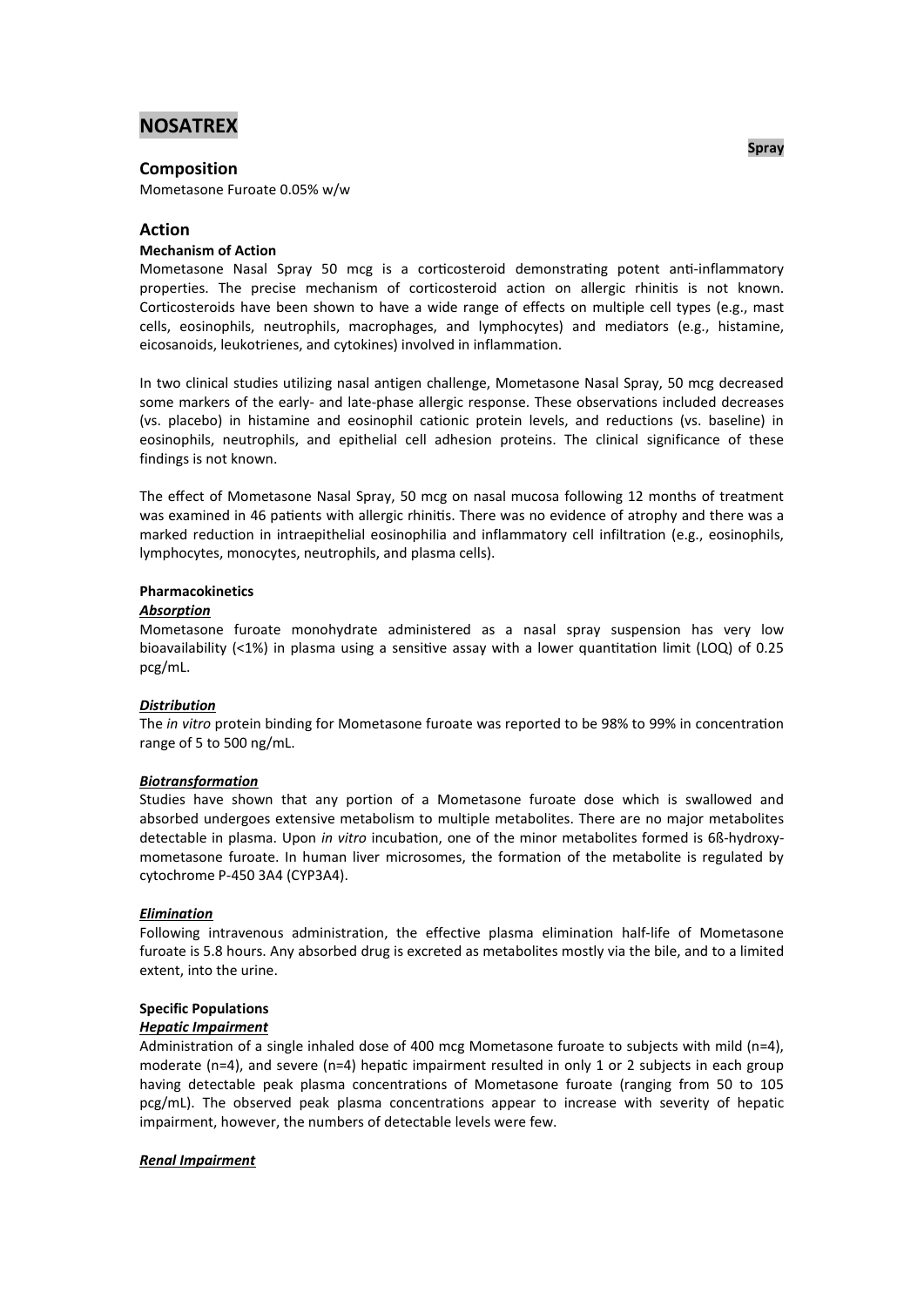The effects of renal impairment on Mometasone furoate pharmacokinetics have not been adequately investigated.

#### *Pediatric*

Mometasone furoate pharmacokinetics have not been investigated in the pediatric population.

### *Gender*

The effects of gender on Mometasone furoate pharmacokinetics have not been adequately investigated.

#### *Race*

The effects of race on Mometasone furoate pharmacokinetics have not been adequately investigated.

## **Indication**

#### **Treatment Of Allergic Rhinitis**

NOSATREX® Nasal Spray indicated for the treatment of the nasal symptoms of seasonal allergic and perennial allergic rhinitis, in adults and pediatric patients 2 years of age and older.

#### **Treatment Of Nasal Congestion Associated With Seasonal Allergic Rhinitis**

NOSATREX Nasal Spray is indicated for the relief of nasal congestion associated with seasonal allergic rhinitis, in adults and pediatric patients 2 years of age and older.

#### **Prophylaxis Of Seasonal Allergic Rhinitis**

NOSATREX Nasal Spray is indicated for the prophylaxis of the nasal symptoms of seasonal allergic rhinitis in adult and adolescent patients 12 years and older.

#### **Treatment Of Nasal Polyps**

NOSATREX Nasal Spray is indicated for the treatment of nasal polyps in patients 18 years of age and older.

## **Warnings and Precautions**

## **Local Nasal Effects**

#### *Epistaxis*

In clinical studies, epistaxis was observed more frequently in patients with allergic rhinitis with MOMETASONE Nasal Spray than those who received placebo .

#### *Candida Infection*

In clinical studies with MOMETASONE Nasal Spray 50 mcg, the development of localized infections of the nose and pharynx with *Candida albicans* has occurred. When such an infection develops, use of MOMETASONE Nasal Spray 50 mcg should be discontinued and appropriate local or systemic therapy instituted, if needed.

#### *Nasal Septum Perforation*

Instances of nasal septum perforation have been reported following the intranasal application of corticosteroids. As with any long-term topical treatment of the nasal cavity, patients using MOMETASONE Nasal Spray 50 mcg over several months or longer should be examined periodically for possible changes in the nasal mucosa.

#### *Impaired Wound Healing*

Because of the inhibitory effect of corticosteroids on wound healing, patients who have experienced recent nasal septum ulcers, nasal surgery, or nasal trauma should not use a nasal corticosteroid until healing has occurred.

#### **Glaucoma And Cataracts**

Nasal and inhaled corticosteroids may result in the development of glaucoma and/or cataracts. Therefore, close monitoring is warranted in patients with a change in vision or with a history of increased intraocular pressure, glaucoma, and/or cataracts.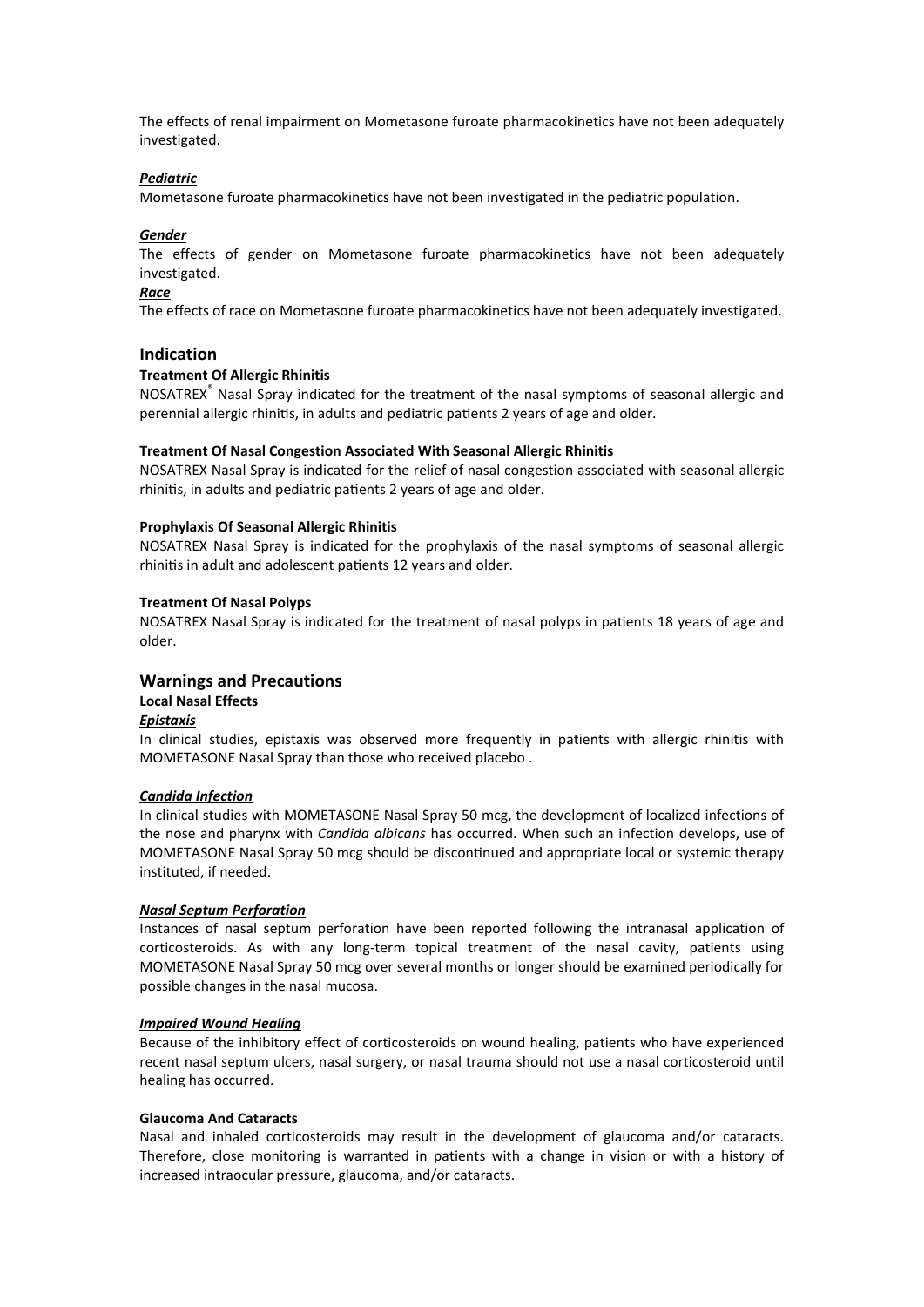#### **Hypersensitivity Reactions**

Hypersensitivity reactions including instances of wheezing may occur after the intranasal administration of Mometasone furoate monohydrate. Discontinue MOMETASONE Nasal Spray if such reactions occur.

#### **Immunosuppression**

Persons who are on drugs which suppress the immune system are more susceptible to infections than healthy individuals. Chickenpox and measles, for example, can have a more serious or even fatal course in non-immune children or adults on corticosteroids. In such children or adults who have not had these diseases, particular care should be taken to avoid exposure. How the dose, route, and duration of corticosteroid administration affect the risk of developing a disseminated infection is not known. The contribution of the underlying disease and/or prior corticosteroid treatment to the risk is also not known. If exposed to chickenpox, prophylaxis with varicella zoster immune globin (VZIG) may be indicated. If exposed to measles, prophylaxis with pooled intramuscular immunoglobulin (IG) may be indicated. (See the respective package inserts for complete VZIG and IG prescribing information.) If chickenpox develops, treatment with antiviral agents may be considered.

Corticosteroids should be used with caution, if at all, in patients with active or quiescent tuberculous infection of the respiratory tract, or in untreated fungal, bacterial, systemic viral infections, or ocular herpes simplex because of the potential for worsening of these infections.

#### **Hypothalamic-Pituitary-Adrenal Axis Effect** *Hypercorticism And Adrenal Suppression*

When intranasal steroids are used at higher than recommended dosages or in susceptible individuals at recommended dosages, systemic corticosteroid effects such as hypercorticism and adrenal suppression may appear. If such changes occur, the dosage of MOMETASONE Nasal Spray should be discontinued slowly, consistent with accepted procedures for discontinuing oral corticosteroid therapy.

#### **Effect On Growth**

Corticosteroids may cause a reduction in growth velocity when administered to pediatric patients. Monitor the growth routinely of pediatric patients receiving MOMETASONE Nasal Spray. To minimize the systemic effects of intranasal corticosteroids, including MOMETASONE Nasal Spray, titrate each patient's dose to the lowest dosage that effectively controls his/her symptoms .

#### **Pregnancy**

#### *Pregnancy Category C*

There are no adequate and well-controlled studies in pregnant women. MOMETASONE Nasal Spray 50 mcg, like other corticosteroids, should be used during pregnancy only if the potential benefits justify the potential risk to the fetus. Experience with oral corticosteroids since their introduction in pharmacologic, as opposed to physiologic, doses suggests that rodents are more prone to teratogenic effects from corticosteroids than humans. In addition, because there is a natural increase in corticosteroid production during pregnancy, most women will require a lower exogenous corticosteroid dose and many will not need corticosteroid treatment during pregnancy.

#### **Nursing Mothers**

It is not known if Mometasone furoate is excreted in human milk. Because other corticosteroids are excreted in human milk, caution should be used when MOMETASONE Nasal Spray, 50 mcg is administered to nursing women.

#### **Pediatric Use**

The safety and effectiveness of MOMETASONE Nasal Spray 50 mcg for allergic rhinitis in children 12 years of age and older have been established. Use of MOMETASONE Nasal Spray 50 mcg for allergic rhinitis in pediatric patients 2 to 11 years of age is supported by safety and efficacy data from clinical studies. Seven hundred and twenty (720) patients 3 to 11 years of age with allergic rhinitis were treated with Mometasone furoate nasal spray 50 mcg (100 mcg total daily dose) in controlled clinical trials. Twenty-eight (28) patients 2 to 5 years of age with allergic rhinitis were treated with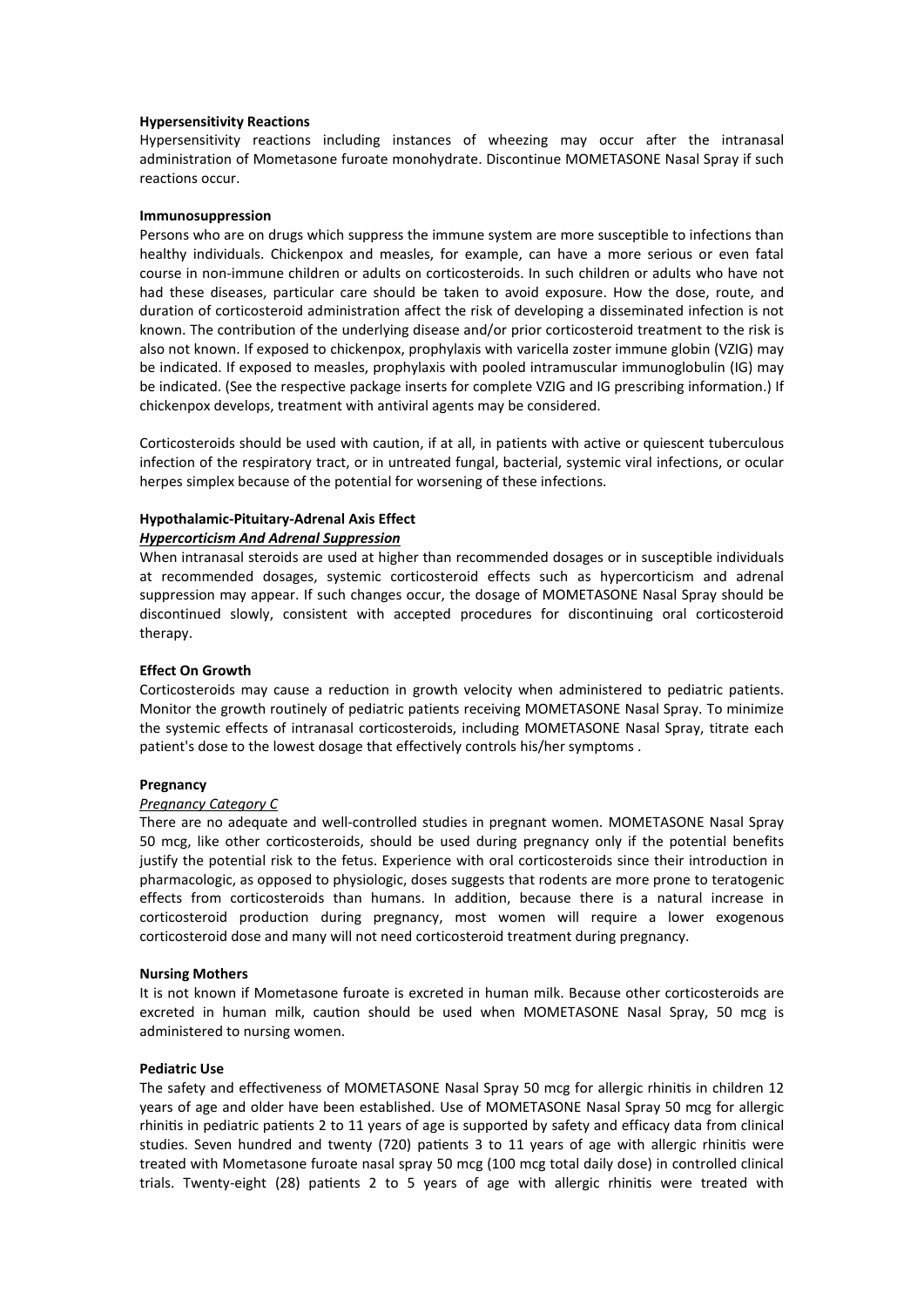Mometasone furoate nasal spray 50 mcg (100 mcg total daily dose) in a controlled trial to evaluate safety. Safety and effectiveness of MOMETASONE Nasal Spray 50 mcg for allergic rhinitis in children less than 2 years of age have not been established.

## **Adverse Reactions**

Systemic and local corticosteroid use may result in the following:

- Epistaxis, ulcerations, *Candida albicans* infection, impaired wound healing.
- Cataracts and glaucoma
- Immunosuppression
- Hypothalamic-pituitary-adrenal (HPA) axis effects, including growth reduction.

#### **Post-Marketing Experience**

The following adverse reactions have been identified during the post-marketing period for MOMETASONE Nasal Spray 50 mcg: nasal burning and irritation, anaphylaxis and angioedema, disturbances in taste and smell and nasal septal perforation. Because these reactions are reported voluntarily from a population of uncertain size, it is not always possible to reliably estimate their frequency or establish a causal relationship to drug exposure.

## **Drug Interactions**

#### **Inhibitors Of Cytochrome P450 3A4**

Studies have shown that Mometasone furoate is primarily and extensively metabolized in the liver of all species investigated and undergoes extensive metabolism to multiple metabolites. *In vitro* studies have confirmed the primary role of cytochrome CYP 3A4 in the metabolism of this compound. Coadministration with ketoconazole, a potent CYP 3A4 inhibitor, may increase the plasma concentrations of Mometasone furoate

## **Contraindications**

Contraindicated in patients with known hypersensitivity to Mometasone furoate .

## **Dosage & Administration**

Administer NOSATREX Nasal Spray 50 mcg by the intranasal route only. Prior to initial use of NOSATREX Nasal Spray, 50 mcg, the pump must be primed by actuating ten times or until a fine spray appears. The pump may be stored unused for up to 1 week without repriming. If unused for more than 1 week, reprime by actuating two times, or until a fine spray appears.

#### **Treatment Of Allergic Rhinitis**

#### *Adults And Adolescents 12 Years Of Age And Older:*

The recommended dose for treatment of the nasal symptoms of seasonal allergic and perennial allergic rhinitis is 2 sprays (50 mcg of Mometasone furoate in each spray) in each nostril once daily (total daily dose of 200 mcg).

#### *Children 2 To 11 Years Of Age:*

The recommended dose for treatment of the nasal symptoms of seasonal allergic and perennial allergic rhinitis is 1 spray (50 mcg of Mometasone furoate in each spray) in each nostril once daily (total daily dose of 100 mcg).

#### **Treatment Of Nasal Congestion Associated With Seasonal Allergic Rhinitis**

## *Adults And Adolescents 12 Years Of Age And Older:*

The recommended dose for treatment of nasal congestion associated with seasonal allergic rhinitis is two sprays (50 mcg of Mometasone furoate in each spray) in each nostril once daily (total daily dose of 200 mcg).

#### *Children 2 To 11 Years Of Age:*

The recommended dose for treatment of nasal congestion associated with seasonal allergic rhinitis is one spray (50 mcg of Mometasone furoate in each spray) in each nostril once daily (total daily dose of 100 mcg).